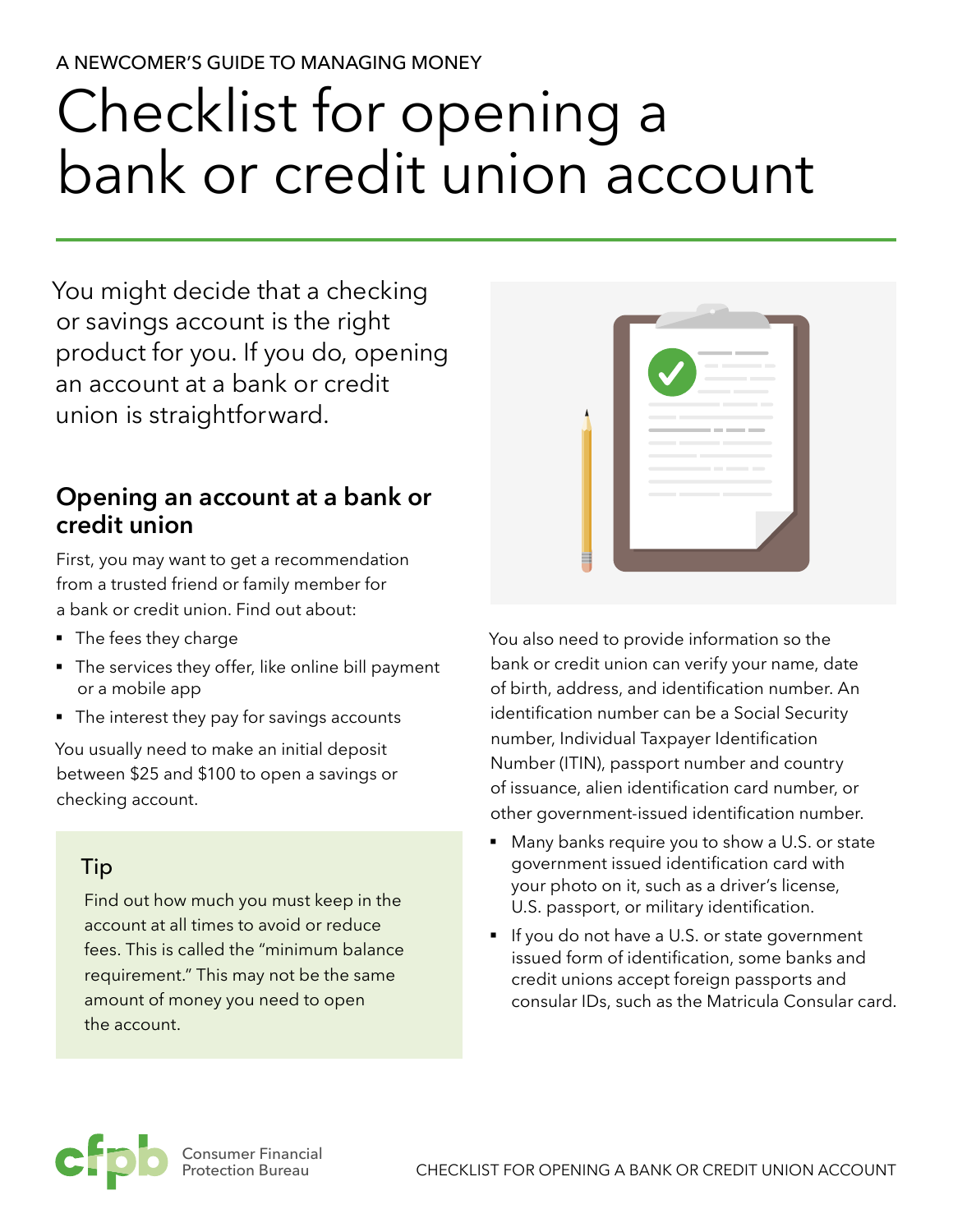#### Additionally, you generally need one of the following:

- Your Social Security card
- A bill with your name and address on it
- Your birth certificate

## Matricula consular or CID card

A Matricula Consular is an official Mexican government identification document. Other countries offer similar IDs, sometimes called consular identification (CID) cards. Consulates in the United States offer them. If you come from another country and don't have a U.S. or state government issued ID, visit your country's consulate for more information about how to get an ID card, and check with the banks and credit unions about whether they accept it.

# **ITIN and interest-bearing accounts**

Some accounts pay you interest on the amount in your account. Even if it is a small amount, interest is money that is subject to tax. For that reason, to open an interest-bearing account, you need a Social Security number or ITIN.

For further information on ITINs and how to obtain one, contact the IRS at 1-800-829-1040 or see the information found at:

[www.irs.gov/Individuals/General-ITIN-Information](http://www.irs.gov/Individuals/General-ITIN-Information) (in multiple languages)

# **Checklists for opening a checking account**

Use the checklists on the following page to ensure you have what you need to open an account at a bank or credit union.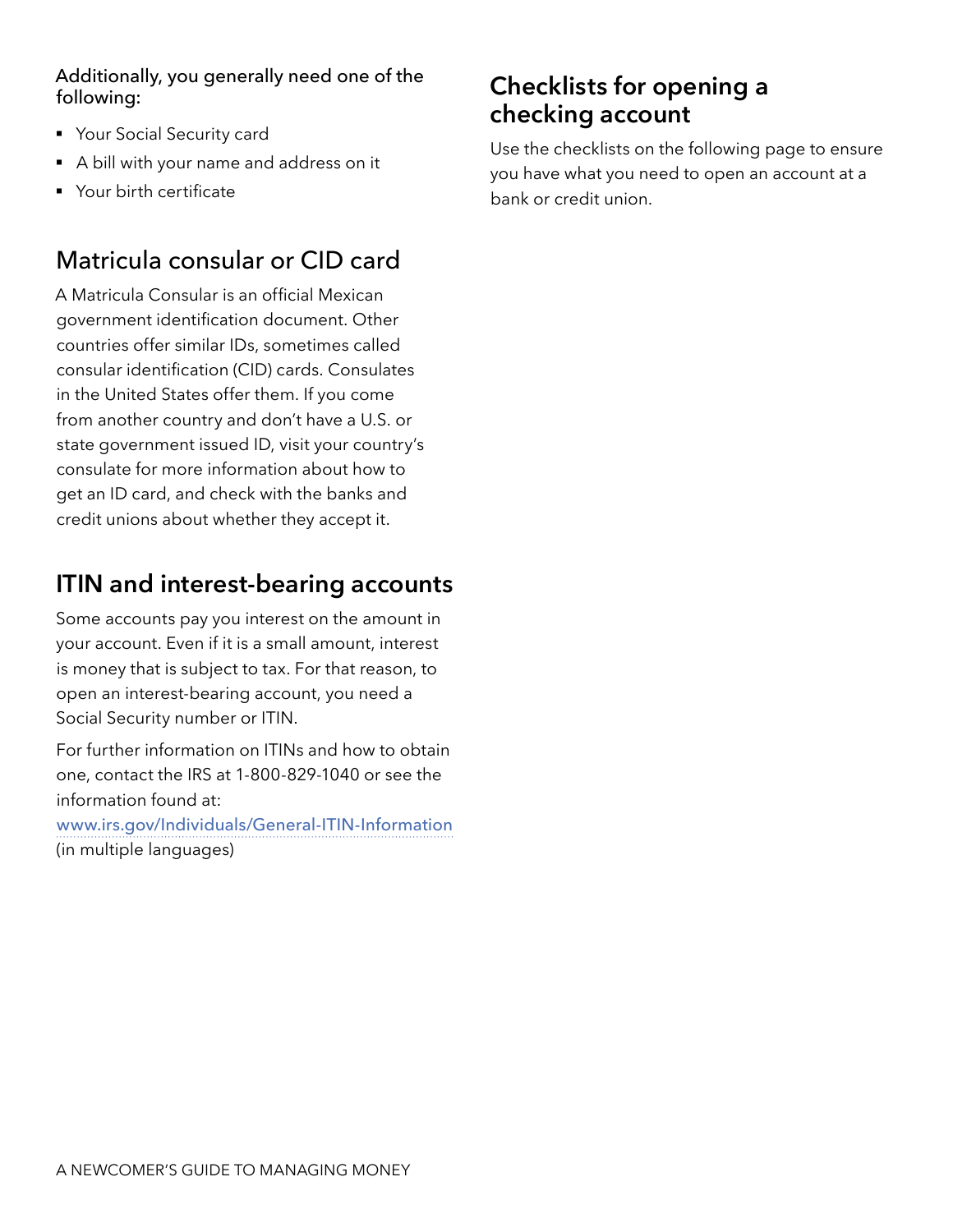# **C** Checking account checklists

Ensure you have what you need to open an account at a bank or credit union. Below are the items many banks and credit unions ask for.

#### Items needed to open a checking account

|                                            | Information needed:                                                                                                                                                                                        | <b>Additional questions</b> |
|--------------------------------------------|------------------------------------------------------------------------------------------------------------------------------------------------------------------------------------------------------------|-----------------------------|
|                                            | A form of identification with your picture, issued by the U.S.<br>government, a state government, or a foreign government (each<br>bank or credit union has its own policy on what foreign IDs it accepts) |                             |
|                                            | A second form of identification: Your Social Security card, a bill<br>with your name and address on it, or your birth certificate                                                                          |                             |
|                                            | A Social Security number or ITIN; without this, you may be<br>able to open a no-interest account only                                                                                                      |                             |
|                                            | Money to open the account                                                                                                                                                                                  |                             |
| Questions to ask your bank or credit union |                                                                                                                                                                                                            |                             |
|                                            | Look up information or ask a representative about:                                                                                                                                                         | <b>Notes</b>                |
|                                            | Minimum balance required to avoid monthly service fees                                                                                                                                                     |                             |
|                                            | Monthly maintenance or service fees                                                                                                                                                                        |                             |
|                                            | Direct deposit and whether it eliminates the monthly fee                                                                                                                                                   |                             |
|                                            | Per-check or transaction fees                                                                                                                                                                              |                             |
|                                            | Fees for using automated teller machines (ATMs)                                                                                                                                                            |                             |
|                                            | Online and mobile access to your account and any costs                                                                                                                                                     |                             |
|                                            | Online and mobile access to paying bills and any costs                                                                                                                                                     |                             |
|                                            | Overdraft or insufficient fund fees and ways to opt out                                                                                                                                                    |                             |
|                                            | Low balance alert notifications                                                                                                                                                                            |                             |